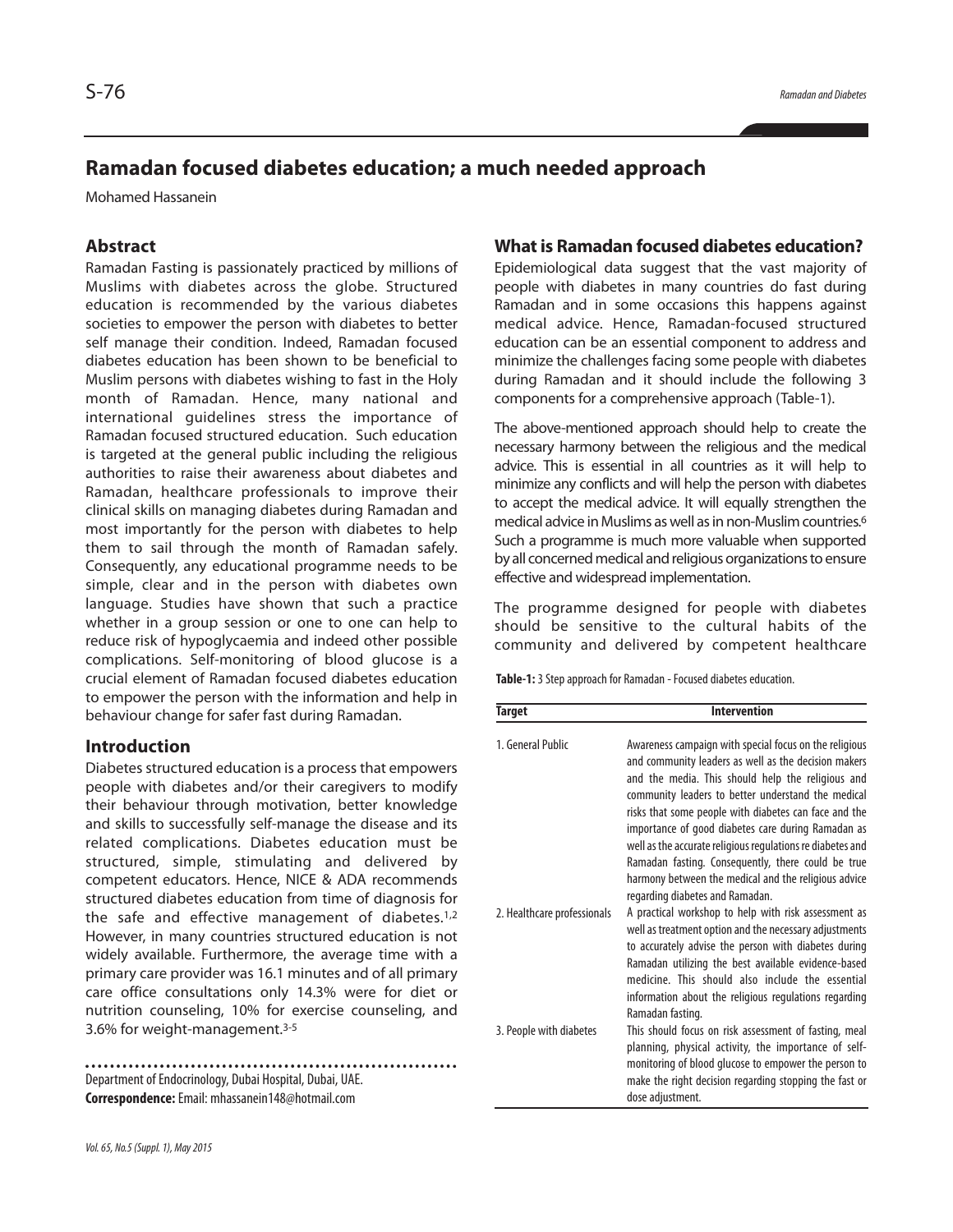Table-2: Four key areas in Ramadan focused education.<sup>7,8</sup>

| <b>Intervention</b>                       | <b>Details</b>                                                                                                                                                                                                                                    |
|-------------------------------------------|---------------------------------------------------------------------------------------------------------------------------------------------------------------------------------------------------------------------------------------------------|
| 1. Meal planning and dietary advice       | • The diet during Ramadan should be a healthy balanced diet aiming at avoiding 2 large meals and replacing them with 3 smaller<br>meals.                                                                                                          |
|                                           | • Slow energy release foods (such as wheat, semolina, beans, rice) should be taken before and after fasting.                                                                                                                                      |
|                                           | ◆ Avoid saturated fat such as ghee. This could be replaced by small amount of monounsaturated oils (such as canola or olive oil) in<br>cooking                                                                                                    |
|                                           | ◆ Before and after fasting include high fibre foods such as wholegrain cereals, granary bread, brown rice; beans and pulses; fruit,<br>vegetables, and salads                                                                                     |
| 2. Exercise                               | • Regular light and moderate exercise is safe in type 2 diabetes patients                                                                                                                                                                         |
|                                           | • Rigorous exercise is not recommended as the risk of hypoglycaemia may be increased, particularly in patients taking sulphonylureas<br>or insulin                                                                                                |
|                                           | ◆ Encourage patients to continue their usual physical activity, especially during non-fasting periods<br>• Tarawih prayers (a series of prayers after the sunset meal) should be considered as part of the daily exercise regimen as they involve |
|                                           | standing, bowing, prostrating, and sitting                                                                                                                                                                                                        |
| 3. Blood glucose monitoring               | • All patients who fast should be provided with the means to monitor their blood glucose                                                                                                                                                          |
|                                           | • Capillary blood glucose testing should be done when:                                                                                                                                                                                            |
|                                           | 1. The patient has symptoms of hypoglycaemia (subjective to the individual). Patients should be advised to break their fast if<br>they have hypoglycaemia.                                                                                        |
|                                           | 2. The patient is unwell (eq, has a fever)                                                                                                                                                                                                        |
|                                           | 3. To provide the information to adjust their diabetes treatment regimens, such as insulin dosage titration                                                                                                                                       |
| 4. Recognizing and managing complications | • Patients should be aware of the warning symptoms of dehydration, hypoglycaemia, and hyperglycaemia and should stop the fast as<br>soon as any complications or acute illness occur                                                              |
|                                           |                                                                                                                                                                                                                                                   |

professionals in the same language of the patients. The four main areas of Ramadan focused structured education are summarized below in Table-2.

## **Evidence of benefit of Ramadan focused diabetes education**

Two recent studies have looked into such an intervention. READ study which took part in UK while the Ramadan diabetes prospective study took part in Pakistan.<sup>8,9</sup>

### **READ study**

In this study Ramadan-focused structured education was delivered to a group of people with type 2 diabetes living in London, UK. They were all with type 2 diabetes and none of them were treated with insulin. They were invited to attend a group educational session lasting about 2 hours. The session was delivered in either English, Arabic, Urdu or Somali language. The educational session aimed at covering some standard diabetes education as well as Ramadan related diabetes education. These included advise about meal planning during Ramadan and the choice of food and drinks during Ramadan with specific attention to avoid excessive amounts of food rich in carbohydrate and/or fat. It also included advice to ensure adequate fluid intake while minimizing sugar rich drinks. The timing and the intensity of exercise was also an important component as excessive exercise while fasting could increase the risk of hypoglycaemia and/or dehydration.<sup>11</sup> The educational session also focused on

the importance of self monitoring of blood glucose (SMBG) and the importance of stopping the fast if the person has symptoms of hypoglycaemia or indeed if their SMBG indicates so. Lastly, risk assessment for the suitability to safely fast during Ramadan and to avoid any acute complications was also addressed during the educational session.

It's worth to note that such a simple procedure has lead to a significant decrease in the total number of hypoglycaemic events from nine to five, episodes compared with an increase in the control group who opted not to attend the educational session where their average hypoglycaemic episodes increased from nine to 36 (p <0.001). Furthermore, the active group had a mean weight loss of 0.7kg after Ramadan, compared to weight gain of 0.6-kg in the control group (p<0.001).The educational programme also helped to sustain HbA1c 12 months after attending the programme.

## **Ramadan Diabetes Prospective Study**

This study was started in Baqai Insitute in Pakistan in the year 2009 where 110 persons with diabetes completed the study. About 2/3 of the cohort were treated with insulin with or without oral hypoglycaemic agents. The programme consisted of 2 educational sessions, one conducted by a doctor and the other conducted by a dietician. The educational sessions were conducted on a one to one basis. All participants in the study were advised to check SMBG twice daily with at least one of the tests to be done during